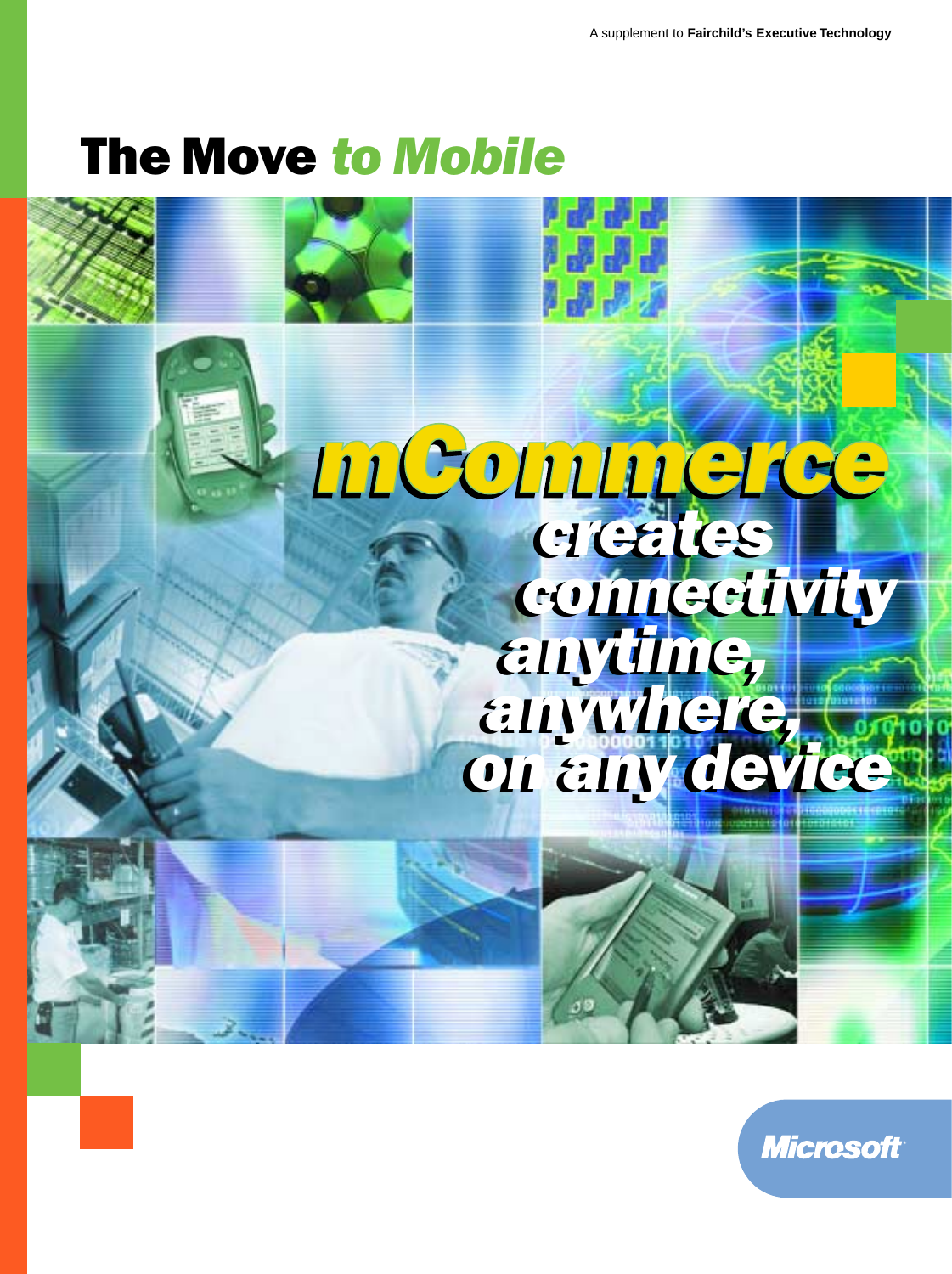# Mobile Mobile Commerce Commerce Helps Retailers Helps Retailers *Move Ahead Move Ahead*



When someone asks me what mobile commerce means for retailers, I tell them that it means survival.

Before you start thinking I'm being overly dramatic, let me explain my reasoning.

First, to compete in the fast-changing digital economy, retailers need solutions that create business agility—the ability to change direction quickly, easily, comprehensively and profitably.

Additionally, today's market dynamics demand that retailers maximize efficiency throughout the supply chain as well as the corporate enterprise, and provide managers with business-critical information on performance.

And, as always, speed is critical to success.

Mobile commerce enables retailers to address all three of these areas while providing their customers with better service.

It may be useful to break the idea of "mobile commerce" down into its component parts. Our vision for mobility means enabling people to get the information and data they want anywhere, any time, and on any device.

In a retail context, that can mean everything from giving customers a way to access information about products and services from their own mobile device, to providing employees with the freedom to complete sales from any location in the store—not just at fixed cash registers.

What about the commerce part of the equation? Microsoft® envisions location-based commerce as a value for consumers and retailers alike. For instance, based on the proximity and registered "interest profile" of a consumer, new "matchmaking" software services will send personalized, targeted shopping information to the consumer's mobile device. It will save shoppers valuable time, and put retailers more directly in touch with their customers.

The use of Automatic Location Identification (ALI) and custom Global Positioning System (GPS) solutions coupled with individual purchasing profiles will fuel expansion of shopping-service opportunities based on proximity and interest.

And that's just one example.

At Microsoft, we've been working on mobile commerce solutions for several years. For example, our smart phone, currently code-named "Stinger," will offer users current personal information and e-mail as well as robust Webbrowsing capabilities—and the ability to make purchases directly from the phone.

Our .NET initiative is partly about new devices and interfaces. Handheld wireless devices like cell phones and personal digital assistants are increasingly commonplace for retail customers. Retailers seeking greater business agility are also discovering the utility of handheld wireless devices for their staff.

And we recently announced a strategic relationship with Starbucks Coffee Co. to create a high-speed, connected environment in Starbucks locations across North America using MobileStar Network Corp.'s wireless broadband network. Customers will be able to access broadband content and services using their own wirelessly enabled laptops, smart phones, Pocket PCs and other handheld devices—all while enjoying a cup of Starbucks coffee. Starbucks also hopes to enable customers to pre-order drinks using their cellular phones.

As you'll see in this supplement, we have good reason to believe that mobile commerce stands to pay big dividends to retailers who start implementing solutions now.

Tom Litchford Retail Industry Marketing Manager Microsoft Corporation

# mCommerce - The Move to Mobile

**July 2001** An advertising supplement to **Fairchild's Executive Technology**

7 West 34th Street, New York, New York 10001-8191 **Publisher** Tia Potter (212) 630-4844

**Special Projects Manager** Adam Blair blaira@fairchildpub.com

**Director of Design** Virginia Dickens vdickens@gti.net

**Contributing Writer** Jeff Fraga jeff@fragaco.com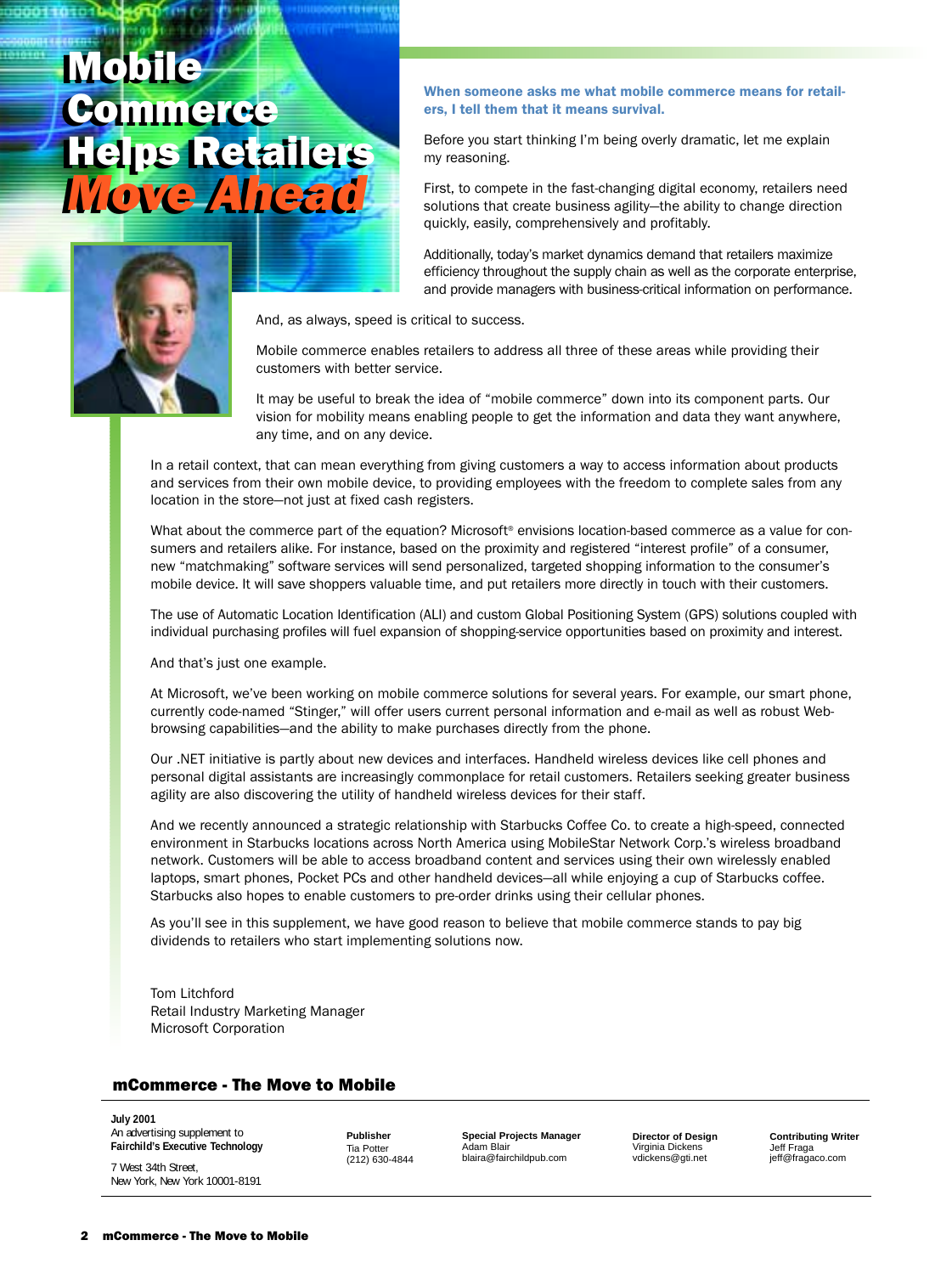# RWODIE C

# *Fulfilling the promise of wireless technology*

*Cutting the wires that keep service and sales personnel tied to stationary POS terminals can improve both customer service and sales. That's what more and more retailers who are implementing wireless solutions are discovering.*



irst there were cellular phones. Then wireless technology made it possible to return your rental car—and even get a printed receipt—without standing in line behind a dozen harried travelers. And now wireless is improving service for retail customers while providing new ways for retailers to increase sales and operating efficiencies. F

# Points of Differentiation

Simply put, mobile commerce (mCommerce) is the ability to interact and transact with anything and anyone, any time, and anywhere. It will eliminate the barriers of time and location.

mCommerce also offers retailers a new way to differentiate themselves. But it's important to keep the customer in mind, according to Jeff Luker, co-Managing Partner of **Accenture's** North American Retail practice.

"From a retail perspective, I look at mCommerce as what it does or does not bring as a point of differentiation to a retailer," said Luker. "At the end of the day, value is still defined by the consumer, not whether or not a store has the latest neat new technology."

Luker described four pillars of differentiation available to retailers: product, location, operational excellence, and *continued next page*

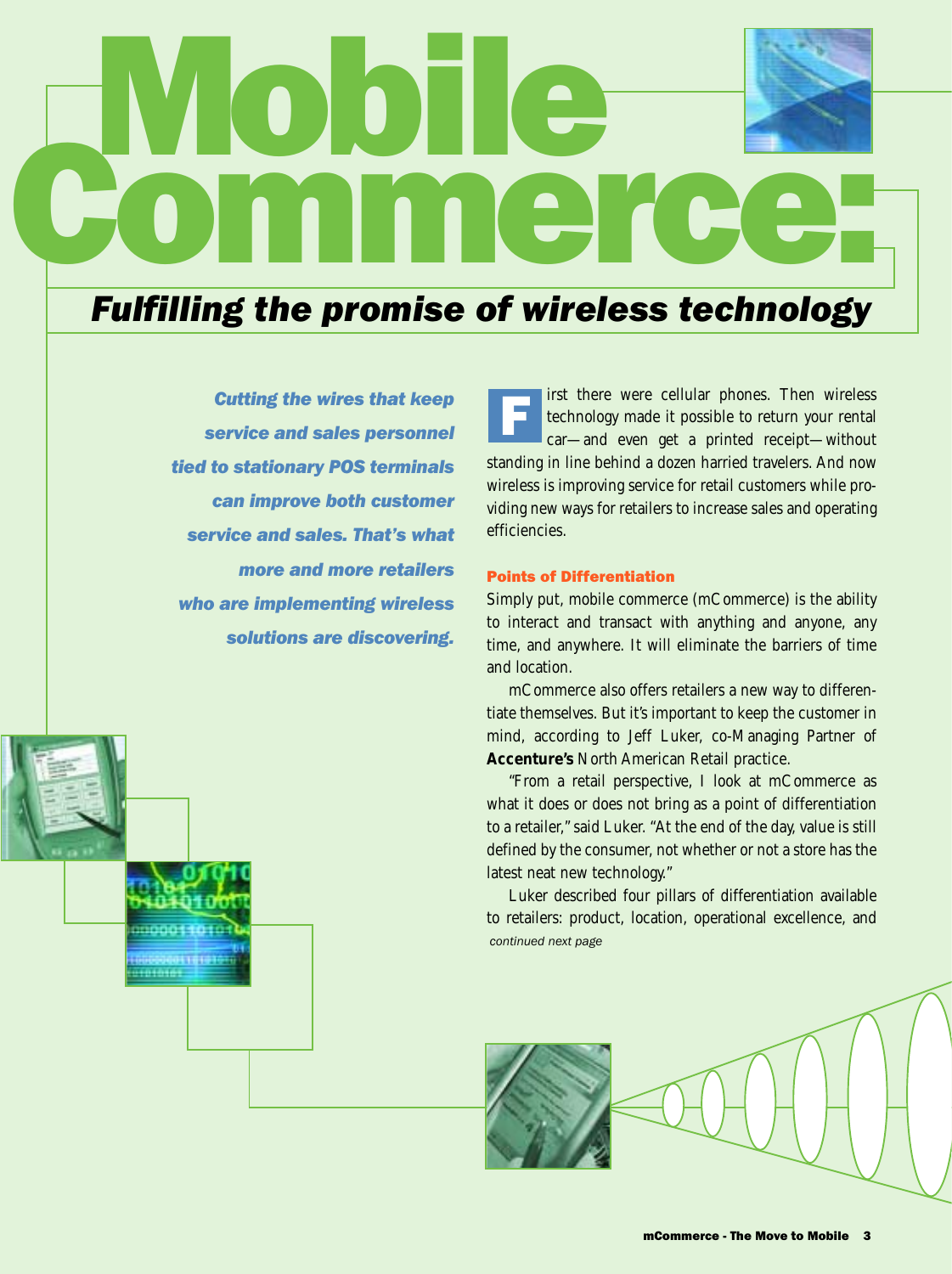customer intimacy. "The whole mCommerce arena can impact the third and fourth of these pillars," he explained.

In terms of operational excellence, mCommerce gives retailers the ability to streamline operations and cut costs. For example, a wireless device that transmits data to a store's existing computer systems can be used for in-store receiving, cycle counts, merchandise availability, and other tasks. Vendors and suppliers can even use handheld devices



to get the product information they need, replacing often inefficient phone and fax communications.

But, Luker said, improving store operations is only the short-term advantage of mCommerce. "In the long term, the real benefit is the improvements in service that mCommerce enables retailers to offer to their customers," he explained.

Luker said technology enables retailers to offer cus-

tomers "not so much an mCommerce solution as a personal solution." For example, wireless handheld mCommerce devices allow retail sales associates to provide a "personal concierge" level of service, accessing key customer information—such as purchase history and brand preferences—without leaving the customer's side.

Beyond that, Luker envisioned a future where mCommerce technology strengthens customer relationships by creating a bond between the customer and the retailer. "Let's say you're shopping at a music store and want to get a new CD," said Luker. "You could pull up your personal list and see every CD you've ever bought there."

Taking this idea a step further, the music store could send the customer a wireless message if an

# Case Study: Herman Miller

# Intermec Technology Provides Customer Service Tools

Herman Miller is the world's second largest manufacturer of office systems. With fiscal 2000 net sales growing to \$1.94 billion, the Zeeland, Mich.-based company maintains an exceptional standard for quality.

### Yet Herman Miller knew it could do even better.

That's why the company turned to Intermec Technologies Corp., and Intermec partners Baan USA and FutureNext Consulting for an innovative system that tracks customer orders through manufacturing and distribution. The system enables Herman Miller to provide its clients best-of-class customer service.

The key to the system is the basic bar code label. It streamlines every process in each of the company's manufacturing sites. Herman Miller's suppliers place bar code labels on all of the materials used to construct the company's products.

As those materials arrive at a Herman Miller warehouse, the bar code labels are scanned with a wireless Intermec T2425 Trakker® Antares™ data-collection terminal or its forklift-mounted equivalent, the T2455. For putaway, the materials are simply linked to their location with a scan of the bar code label attached to the putaway slot.

The use of readable bar code labels means that even custom manufacturing can be tracked. It takes Herman Miller about four hours to build a customized chair. Customer service representatives can now relay reliable shipping times to customers, because each chair's bar code label is scanned at each step in the production process. Reps can accurately predict when the chair will be packed onto the delivery truck.

Terry Wolf, Senior Systems Analyst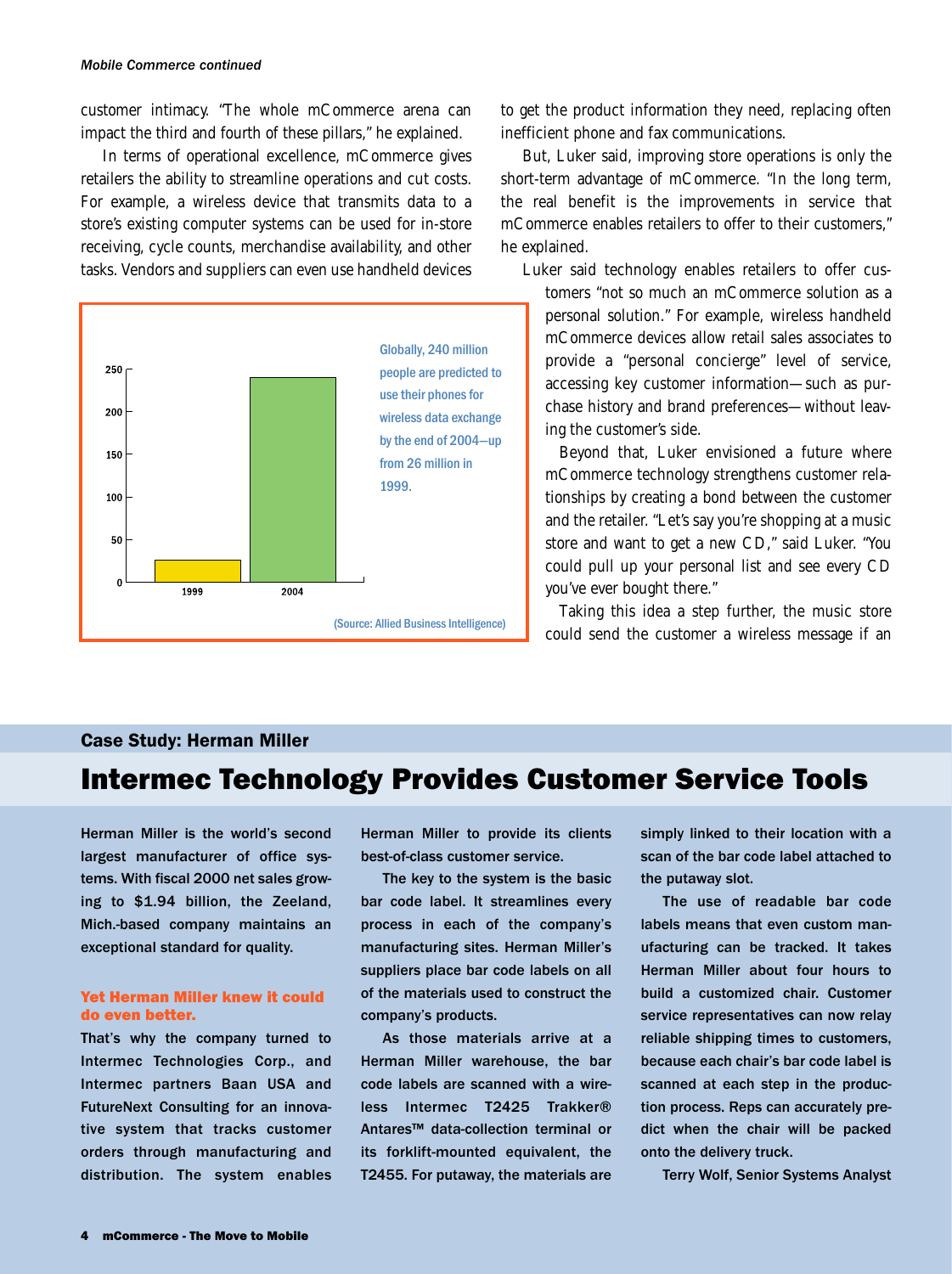artist he or she likes releases a new CD—and even tailor offers to specific customers.

### Getting Closer to the Customer

For some retailers, mCommerce is a case of technology putting companies closer to their customers by removing the traditional boundaries that have existed in retail environments.

"The ability to interact with a customer in real time lets companies provide a closer level of service," said Robert Zink, Vice President of the Solutions Sales Group for **Intermec,** Everett, Wash.

As an example, Zink points to Intermec's new StoreTrader Mobile Point of Service product. "This solution allows a retailer to process transactions and

immediately provide customers with information on products and availability," explained Zink. "Implementing StoreTrader on a wireless handheld computer with an integrated scanner enables sales associates to greet customers confidently, knowing they will be able to answer questions, retrieve information based on model numbers, and provide accurate product availability."



According to Zink, this technology is not only convenient for the sales staff—it can even enhance sales. "Suppose a customer is looking at a new high-definition television," he said. "Finding out that it's out of stock might normally cost the store a sale. With StoreTrader, the sales staff can order a set from the floor, arrange delivery, and, with a belt printer and card swipe, process the entire purchase on the spot."

And because the customer's overall shopping experience is

*continued next page*





at Herman Miller, cites supplier bar coding as the major change agent. "Our employees were used to working from a packing list, and they would need to reconcile the list to what they received. That was all done by someone other than the person physically unloading the trailer," he said. "On the financial end, the entire invoicing cycle has been compressed because the packing list information is available as soon as it is scanned."

The wireless aspect of the system delivers efficiency previously lacking in the receiving and putaway process. "Personnel can now scan and show received goods at the receiving dock without even getting out of the forklift," Wolf said. "Also, putaway can be done at the actual warehouse locations. Before the wireless capability, workers had to hand write what was received and where it was put away. Then those documents would be handed off to someone else for data entry."

Data entry labor has been sharply reduced, freeing workers for other areas of manufacturing. And, by virtually eliminating hand keying, Herman Miller has taken human error out of the equation.

Now fully implemented, Herman Miller's Intermec-based system has helped the company tighten its supply chain, improve quality, and become even more responsive to its customers.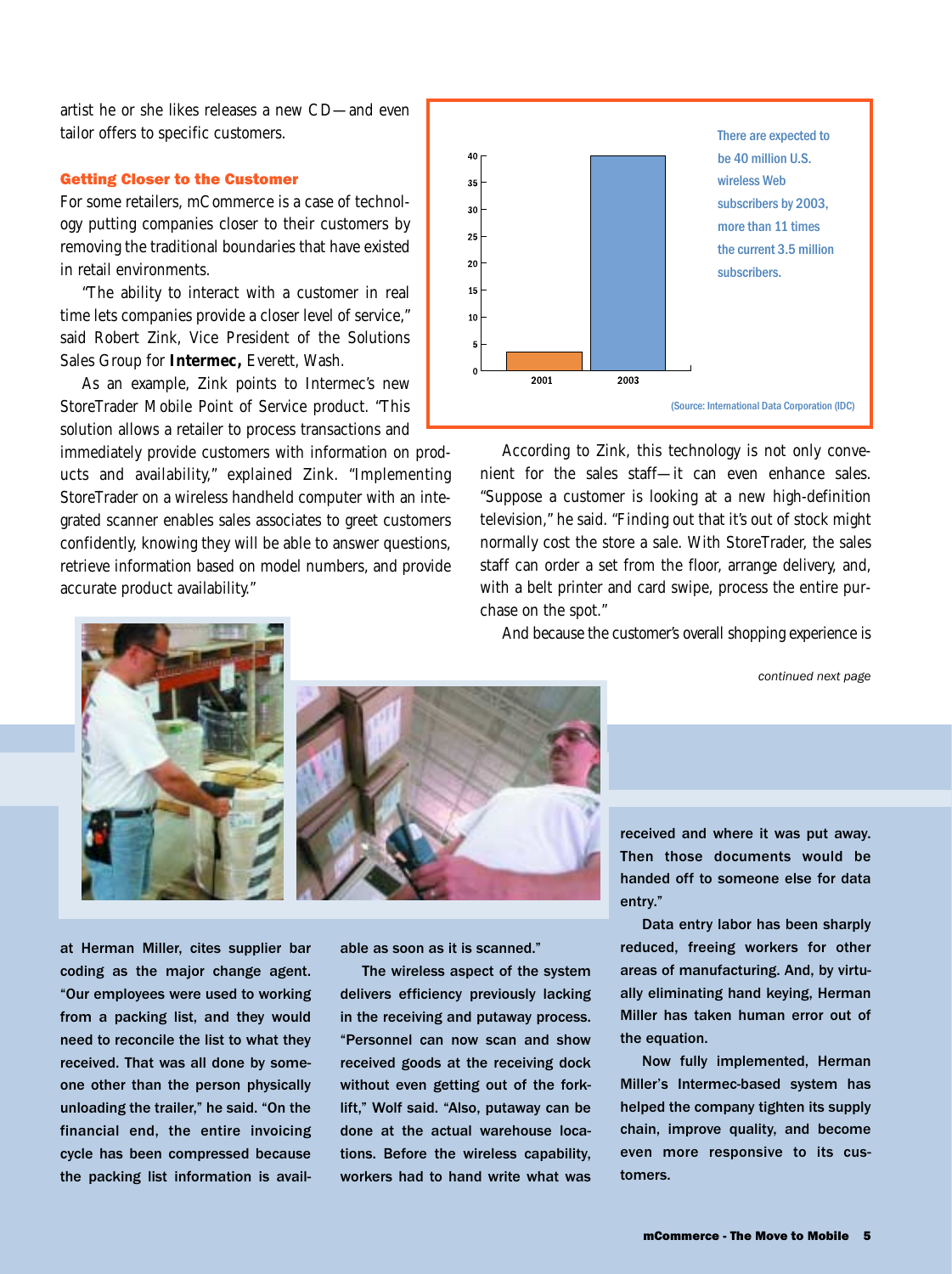### *Mobile Commerce continued*

seamless, the likelihood of a return visit to the store is significantly increased, despite the product having been out of stock.

StoreTrader runs on an Intermec 700 wireless handheld terminal—a rugged mobile computer running on the Microsoft Windows Pocket PC Platform—with an integrated scanner. The system operates on an IEEE 802.11b wireless LAN, enabling retailers to perform POS functions anywhere inside a store and in confined areas outside a store.



"Because of the mobility this new system offers, we see many applications for it," said Zink. "For example, lumber yard workers must wait on customers outside where the lumber is stacked. When orders are loaded into customers' vehicles, the customers must walk inside to pay for their purchases. With Mobile Point of Service, entire transactions could take place outside, right beside customers' vehicles. Once again, improved customer service equates to

improved customer loyalty."

### Improving Service—and Sales

Keith McNally, Senior Vice President of Business Development for San Diego-based **Ameranth Wireless,** describes his company's 21st Century Restaurant Wireless POS Interface by recalling the "old" days when customers had to go inside the station to pay for self-service gas—often waiting in line to do it. "Nowadays you just swipe your credit card at the pump—and save about five minutes with every fill-up," said McNally. "We're bringing that same convenience to restaurants."

Ameranth's system enables servers to take and maintain orders on a Pocket PC handheld—up to and including payment processing. "Our solution

# Ameranth Wireless Brings Customer Service into the 21st C Case Study: Big Jim's Old South Bar-B-Q

Jim Wade, owner of Big Jim's Old South Bar-B-Q in San Diego, knew from market research and personal experience that authentic cooking and a traditional menu weren't enough to build a successful restaurant. It also had to be grounded in customer loyalty and profitability. "I wanted my restaurant to be a model of efficiency and customer service," said Wade. "I envisioned a system based on wireless technology that integrated with a traditional POS system."

To achieve this, Wade sought a way to bring the wait staff from behind the fixed point of sale terminal, giving them more time to interact with customers

and improving the general operations at the tables. His operating model required a versatile, user-friendly and reliable POS system that shortened the time required to place, deliver, and pay for orders.

Wade found the solution he needed in Ameranth's 21st Century Restaurant system, which is integrated with Aloha Technologies' traditional POS system. The Ameranth 21st Century Restaurant system improves service with tableside ordering and payment processing, eliminating the need to walk back to a fixed terminal and re-record the order information. It integrates the restaurant's Aloha POS system with Ameranth's software interface, running on wireless Pocket PC handheld computers used by the servers.

"The Pocket PC device communicates directly with the wireless LAN via Ameranth's software, which routes and translates the messages it receives from the handheld terminals," explained Wade. Together, the system gives restaurant wait staff seamless access to their POS system from any location in the restaurant.

The 21st Century Restaurant Software system consists of three modules: Back Office Software for wireless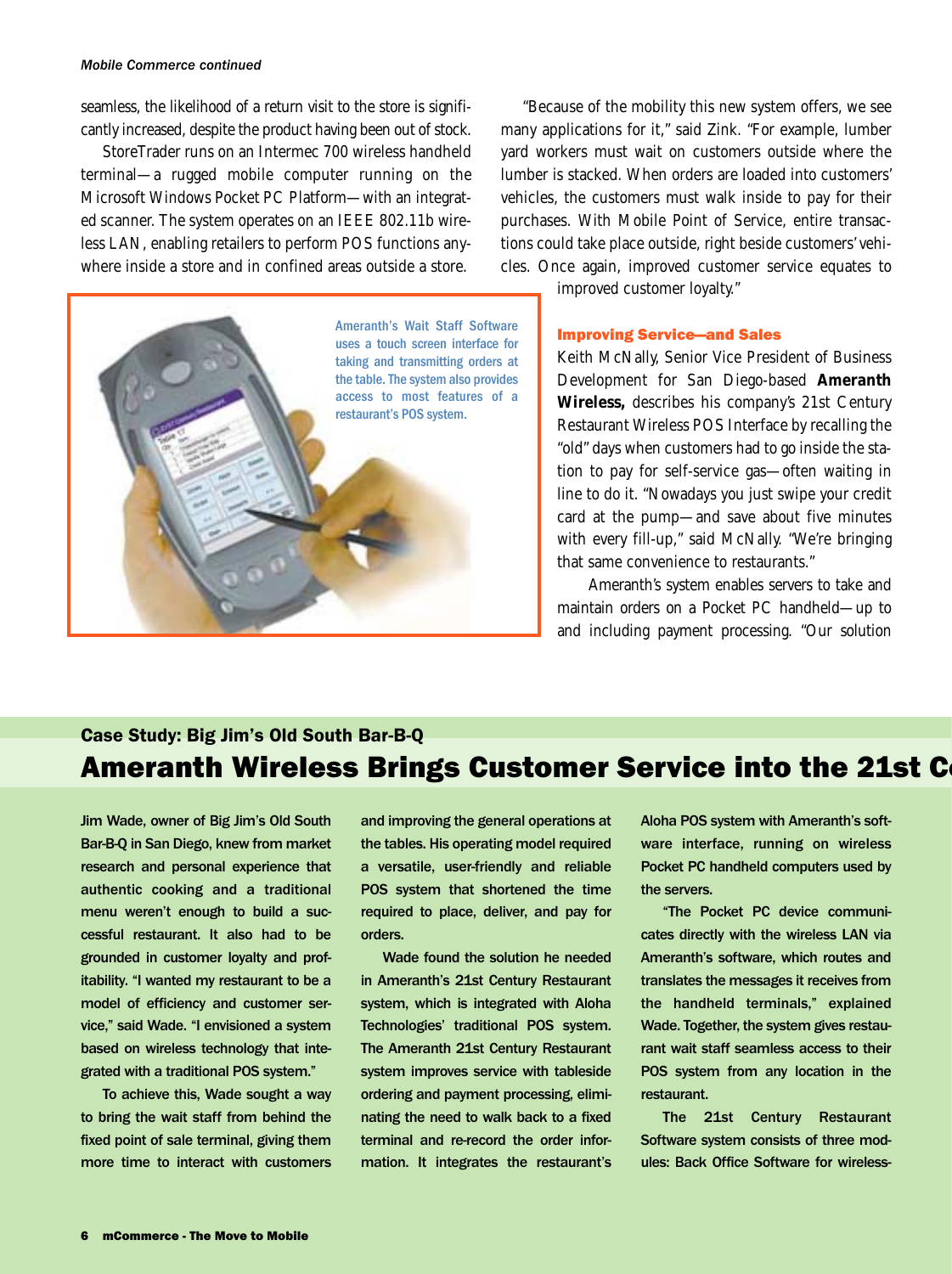offers restaurants greater efficiency by letting them get orders in faster and process payments right at the table," explained McNally. "Since the restaurant doesn't need as many employees to perform the same functions, its profits go up."

The wireless POS interface brings the point of sale back

to where it belongs, at the customer's side. The server transmits orders directly from the table into the POS system via radio frequency. No time is wasted writing down orders and then re-entering them at a fixed computer terminal.

When it comes time to pay, credit cards can be swiped and processed right at the table, increasing the customer's security and saving still more time.

"There's no one who doesn't like this system," McNally said. "Servers like it because they can manage more tables and get more tips. Management likes it because it enables them to turn more tables—and generate more revenue. And

diners like it because it provides faster service and virtually eliminates mistakes."

According to McNally, the system is so efficient, the bar

can be preparing drinks while the server is still taking the appetizer order. "Once the server hits 'Enter,' the order is transmitted to the bar," he said.

Ameranth's software interface, activated with a finger or stylus, runs on the Microsoft Windows-powered Pocket PC

> platform using devices from Symbol, Casio, or Compaq, and is based on familiar POS touch screen terminals.

> "Because our software works in conjunction with POS systems, servers can remotely access most of the specialized features of POS systems, such as clocking in and out, adding special modifiers, holding and firing orders and routing food orders to separate printers within the restaurant," McNally pointed out.

> The system is very easy to add to any restaurant that already has a compatible POS system. "All the installer has to do is turn on the wireless access point, load middleware on the manager's back office

computer, and turn on the wireless devices," said McNally. "The device automatically downloads the menu for that restaurant—no additional code is needed."

entury

LAN integration, Wait Staff Software for wireless ordering, and the Payment Processing Software for wireless cash and credit card processing. The Wait Staff Module uses a touch screen interface for taking and transmitting orders at the table.

The system also provides access to most features of the restaurant's POS system. Wait staff can also process an entire payment at the tableside with Payment Processing Software via infrared (IrDA) communication between the Pocket PC device and wireless mobile printer. Credit card authorization functions reside in the Aloha application.

Big Jim's client/server architecture was built from the ground up on the Microsoft Windows NT® Server platform. This enabled Ameranth's developers to offer a highly scalable and reli-

able system that could leverage Microsoft support for XML (Extensible Markup Language) and the COM (Common Object Model) programming model. These two development technologies foster faster time-to-market, greater business agility, and easier interoperability among different

"Our solution offers restaurants greater efficiency by letting them get orders in faster and process payments right at the table."



devices, applications, and databases.

Since installing the 21st Century Restaurant System, Jim Wade reports that his restaurant has increased the number of customers served in an average seating, reduced staffing costs, raised employee satisfaction, and improved customer service.